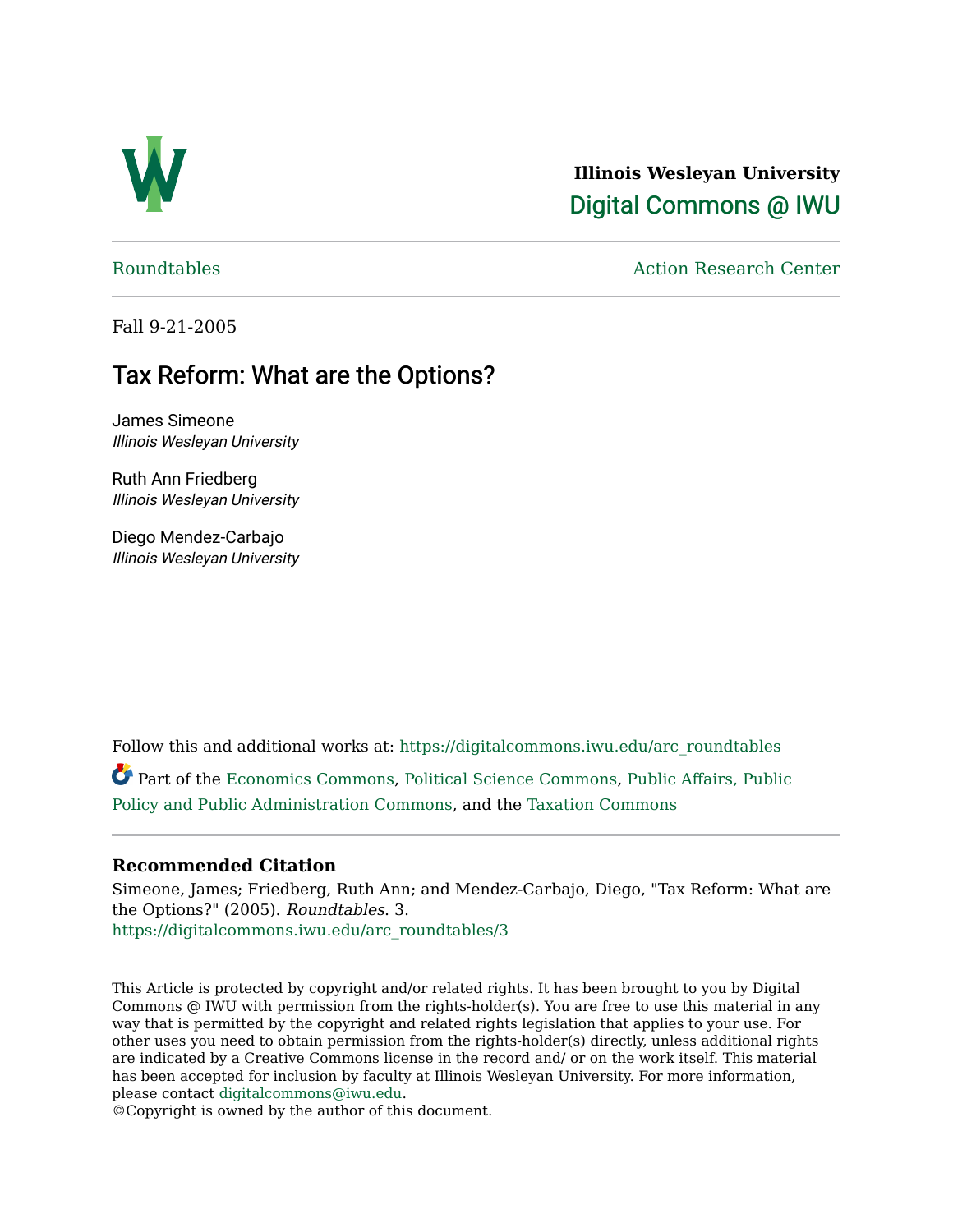#### [Intro]

Welcome to the IWU Roundtable, one of the series of public dialogues sponsored by the faculty at Illinois Wesleyan University. Each roundtable features extended deliberation on an issue of public concern. Today's discussion is, *Tax Policy: What are the Options?* This IWU Roundtable uses the claimobjection-rejoinder format to assess the strength and weakness policy reforms currently before the public. By modeling this liberal arts format, the discussion aims to help citizens understand the principles, values, and tradeoffs at stake in our tax policy debate.

#### [Jim]

Welcome to the IWU Roundtable! Today's session is titled, *Tax Reform: What are the Options?* I'm Jim Simeone, Associate Professor of Political Science and I'm joined by two colleagues.

#### [Ruth]

Hello, I'm Ruth Ann Friedburg, Associate Professor of Accounting.

#### [Diego]

Hi, I'm Diego Mendez-Carbajo, Assistant Professor of Economics.

#### [Jim]

Ok, well thank you all for coming and agreeing to be our guinea pigs [short laughter], as we lay out a new format. We're still experimenting with this format and just to let you know, we see ourselves as citizen scholars, none of us have a special expertise in tax policy, but we've boned up on the matter and we have a program for you today. The idea is we're trying to model what public deliberation might look like if it were done right and I don't know if we've succeeded, but you can help us. The other reason we have all these microphones is that we'll be recording some of this and we might want to put together CD's eventually, so your questions might actually appear on our format.

Ok, so tax policy is a broad issue. We've divided it into three types of taxation with three criteria that we'll use to evaluate. We're going to look at the income tax, we're going to look at the consumption tax and the state or welfare tax and the three criteria we'll use are efficiency, fairness, and practicability. Ok, currently the income tax accounts for 37% of the federal government's overall revenue, which amounts to about a trillion dollars, and we will be looking at the flat tax and the consumption tax from the perspective of a revenue neutral perspective, that is we'll assume if the flat tax or the consumption tax replaces the current income tax, it would also have to raise 37% of the government's revenue, or about one trillion dollars. The reason we chose the flat tax is because a number of people have been debating it over the years. The consumption tax has recently been endorsed by Allan Greenspan, so we thought we'd throw that in there. And, of course, the state tax, which only raises 1% of the U.S. revenue, is about twenty-one billion dollars, is being debated currently in the U.S. Senate. The U.S. House in March of last year passed a law, creating an elimination of the tax starting in 2011, so we decided to throw that in there as well.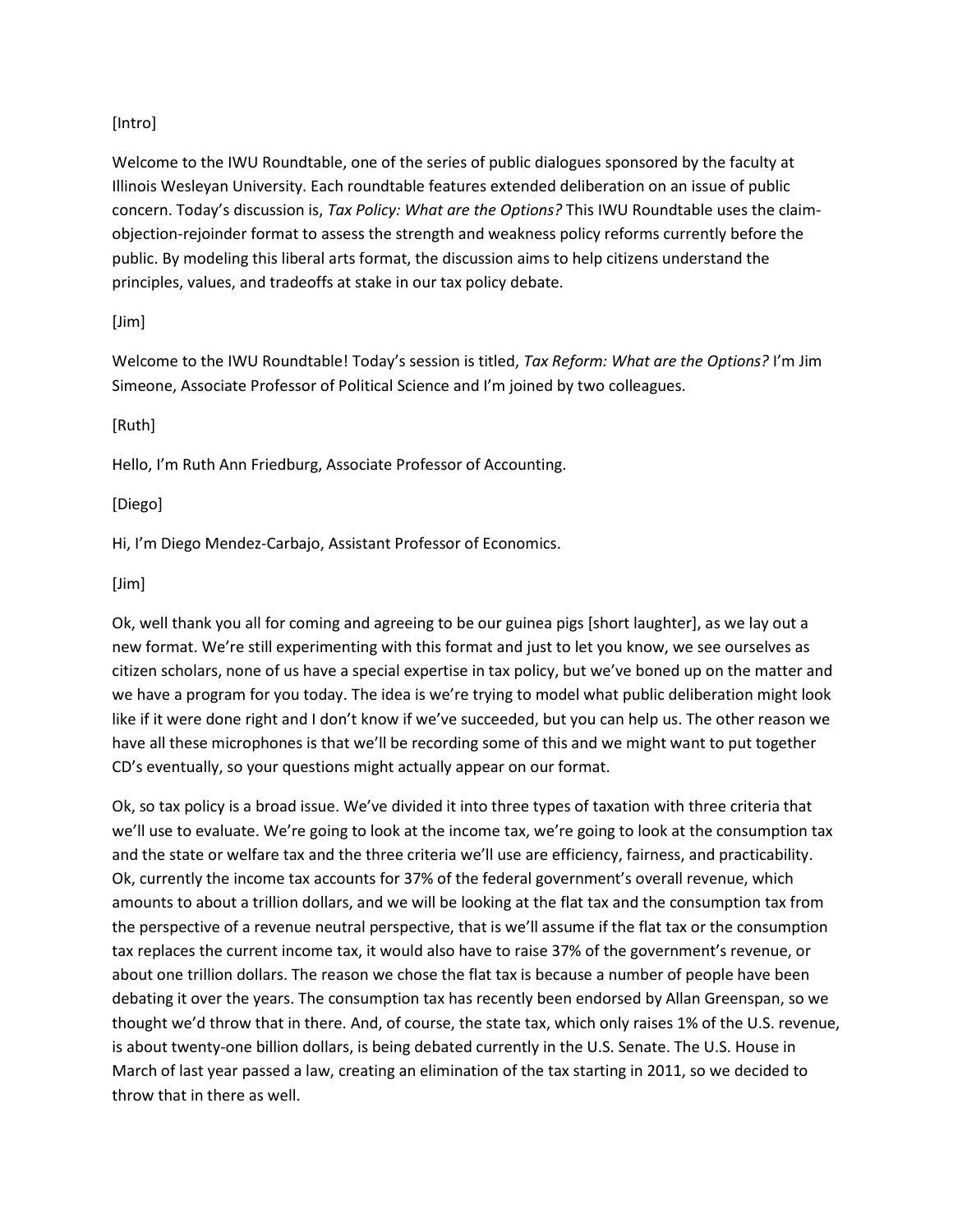Ok, Diego will start talking about the income tax, I'll provide some information about the progressive income tax in response, and then we'll move to discuss the consumption tax.

#### [Diego]

Ok, I will begin with a brief on flat income tax. I have to say that although I don't talk about the flat income tax in my classes, precisely this week my students are going to be exposed to a midterm exam on this material [short laughter] Thursday, so I've been brushing up on my taxation theory [laughter]. I will begin by saying that a flat income tax has several positive qualities, mainly and this is the most important argument for a flat income tax, it creates the least market distortion and thus is less inefficient than the current personal income tax. What do we mean by inefficiency in economics? Inefficiency means that every single tax that exists creates a sort of market distortion because we have to pay taxes when we purchase certain goods or services; our demand for those goods and services is affected. A very dramatic example is the imposition of import tariffs. So people want to tax certain foreign goods, so they don't get imported into the country, we impose these excessively large taxes. Well, the distortion effect of an import tariff is that it drives our demand for one particular good to zero; it eliminates the demand for that good. Any single tax does the exact same thing for us. In the case of personal income tax, the tax is created. Now, distortion in our decision between how much time we're going to put to work and how much time we're going to put to leisure, either the income tax is too steep, that's going to give us a disincentive to work additional hours, collect additional pay, and get tax with additional dollars. Alright, so with a flat income tax what we're trying to avoid is that distortion effect. Having a flat marginal rate will give people an incentive or less of a disincentive to substitute unpaid leisure for paid work. Proponents of the flat tax will also argue that it will be a more efficient revenue collection tool because a flat tax reduces the incentive to cheat, number one, because it decreases the benefits from evasion. You have, because you're taxed somehow less with the progressive income tax, you have less of a gain to achieve if you avoid the taxes. At the same time, the costs of cheating are exactly the same. If you get caught, you're going to get fined and you're going to get thrown in jail, therefore the cost of the analyses, and lately we've seen some of that [laughter]. So the cost benefit analysis on the flat tax supports much more to pay the tax than evading the tax.

Just a brief aside, every single tax creates an excess burden and the only type of tax that doesn't do this, is what we call in economics lump sum tax, a tax that everybody has to pay, a fixed amount of money that everybody has to pay, regardless of their condition, regardless of their income, regardless of their status. As you can imagine, this is a very efficient tax, but it's not a very politically popular type of tax. The only time that such a tax has been implemented in recent history was in Great Britain in the 1990's when Margaret Thatcher imposed this poll tax where everybody will have to pay, the amount of the tax [which] was a function of the revenue that each city had to collect. That was a political disaster, it cost Margaret Thatcher her position in the British government and the moment John Major was the Prime Minister the tax repelled. So, we're talking about tax policy reform, my argument will be that this element of efficiency, this element of excess burden that a tax imposes on people is a critical aspect to look at.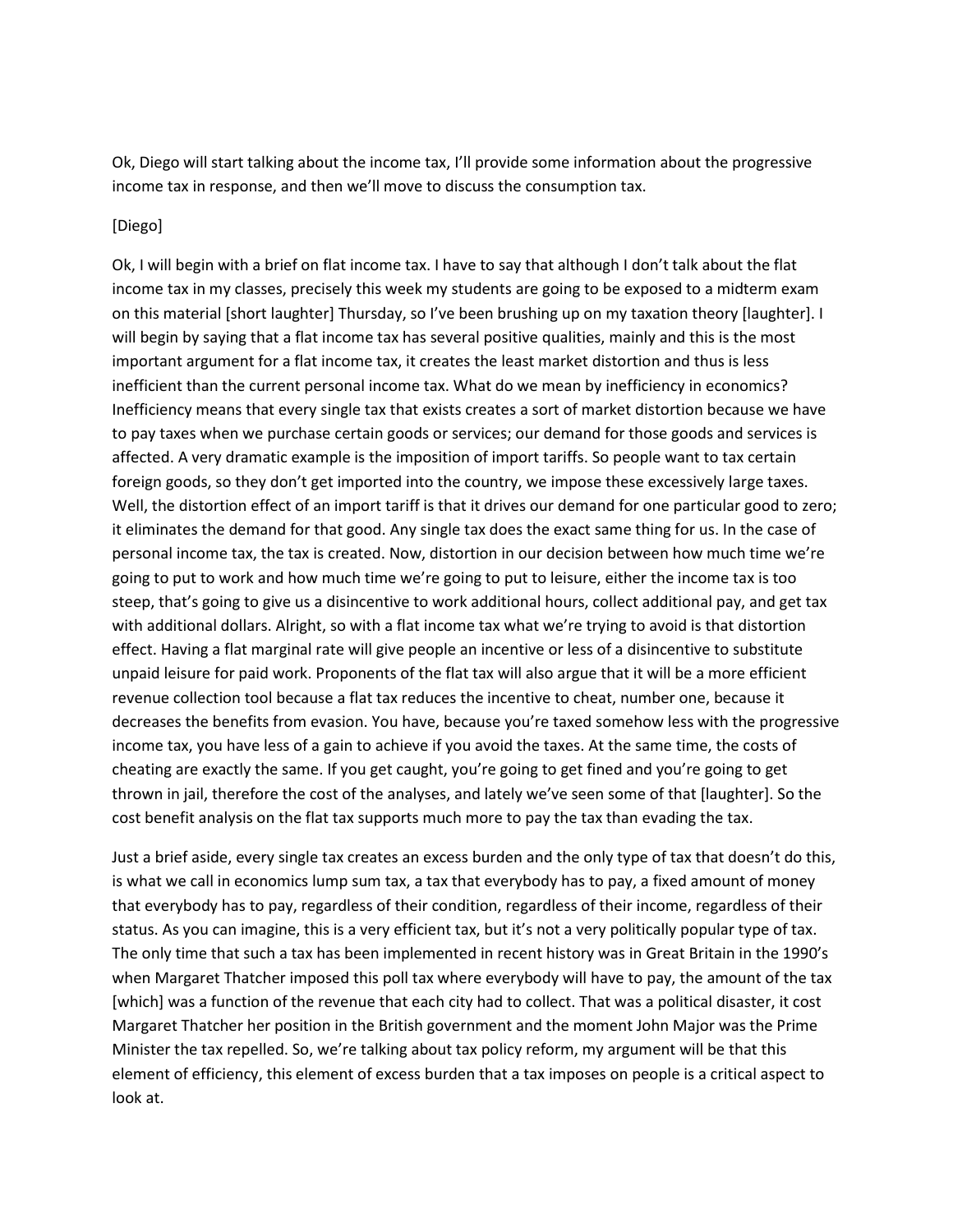#### [Jim]

Okay, I give the objection here. I think this issue of deadweight loss or excess burden is an important one, although it's very abstract and hard for us to get a handle on. Don and I were talking earlier and said that economics is the dismal science and it's dismal because it's so arcane and abstract. If I could put a concrete example forward to help elucidate this notion of deadweight loss it would be something like when you are taxed one dollar and the government spends that dollar to build a bridge, then you don't see any dead-weight loss there because you see the benefit. But, in the case of the distorting effect of taxation, where people are foregoing certain choices that they would have done otherwise, you do have a loss, such that, you could say the one dollar was never generated and therefore it's gone to us.

Ok, that problem of distortion is a serious problem and if the flat tax could claim to overcome it, then I think it would have something very strong in its favor. And I'm suggesting that since a lot of people really don't think about the distortion effects, it's probably a tough row to hoe because the flat tax, no one really tries to understand what they're trying to overcome. But it's not clear to me that the flat tax does in fact overcome the distortion effect, I think it requires that we define business expenses very strictly, and that would be a problem. The other problem might be that in order for these rates to be low enough, not to have a disincentive to cheat, you wonder, I think Rosen gives the number of 17% as a flat rate that everyone would have to pay on their taxable income and it's not clear to me that that would raise enough revenue and so there's this tension between lowering the rate enough to make it acceptable for all to pay without distortion, but at the same time wondering whether you'd get enough to raise the revenue. But, my central objection to the flat tax comes on fairness grounds, using the fairness criterion. The flat tax claims to equal treatment, but isn't really equal. I argue that the key to equal treatment is the key to equal sacrifice. I'm going to talk about this concept of equal sacrifice, which is not the same thing as paying the same rate or a same dollar amount.

Progressive taxation, the common alternative to flat rate taxation could be defended precisely on the ground that it is fair to the individual because it inflicts a similar level of pain or sacrifice from each citizen. Progressivity may be defined as requiring individuals with different taxable income levels to pay a different marginal tax rates. So, right now the tax rate of 7% is paid until the first ten thousand dollars of your taxable income and then it goes up progressively to 35% at three hundred and twenty-five thousand dollars of taxable income. Ok, so there are different rates for different people and the question is, well wait if there are different rates, that's unfair, that's not equal treatment. The argument is, from a progressive standpoint, that it is equal treatment in the sense that it exacts equal sacrifice. So, how does this claim made good? The claim that progressive marginal rates like these inflicted equal sacrifice rests on the assumption that the value of money diminishes at the margins, or as the economists would say, it rests on the assumption that there is a downward sloping demand curve for all commodities, even money. Now what does this mean? The idea is that money, like any other commodity, declines in value at the margins, which means that each additional dollar has a little less utility to its owner than the previous one. Thus, the value of an additional value to a millionaire is marginally less than the value of an additional dollar to a person making, say thirty thousand dollars a year. So if the state taxes the millionaire at a 35% rate, takes thirty-five cents of that million and first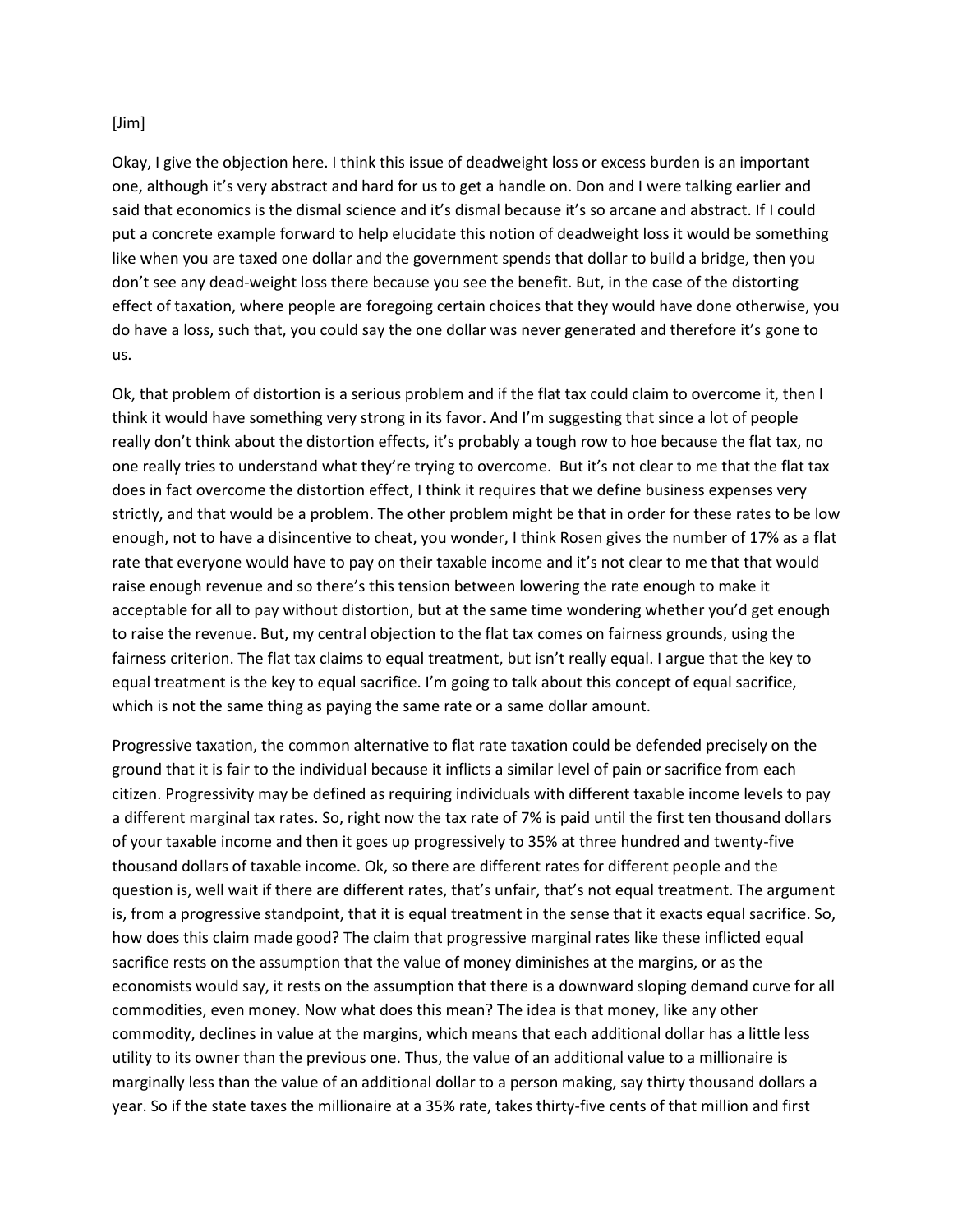dollar, and taxes the person making thirty thousand at an 18% rate, takes eighteen cents of the thirty thousand and first dollar, then assuming a certain diminishing rate of utility, the state exacts a relatively more equal sacrifice from the two individuals than if it takes eighteen or thirty-five cents from both. The flat tax claims to be about equal treatment but if we understand equality in terms of sacrifice or burden, then the flat tax misses the mark badly.

#### [Ruth]

Diego, I agree with Jim that fairness is definitely an issue in discussing flat tax, in fact, the flat tax proposals that were popularized by the presidential candidates, Steve Forbes and Jack Kemp were basically another wage tax. These proposals only taxed wages, they didn't tax interest dividends or capital gains, so therefore, and basically it would have been the working class that would have been hit with these taxes. And although I don't have it in my notes, I would also point out that we have a very political system that creates our tax base and when people start finding out that they're under these flat tax proposals, their mortgage interest is not going to be deductible, the charitable contributions are not going to be deductible, they're going to be unhappy and of course the lobbyists for all of these groups are also going to be very very unhappy. So one of the basic problems here is that we're really not going to get the simplicity that we want because I think if we learned anything over the last twenty years, is that the government responds to the lobbyists and the government responds to the people – in other words, when they get angry.

So the proposal, giving everything else, is just unlikely to get going. In fact, Forbes and Kemp did not climb in the political process, partly because people started out finding more about those flat tax proposals and they didn't like them. So in the end they tried to dole on Bush, who were basically looking for tax reform but not going towards that flat tax process. The working class would be paying more under the flat tax than they would under an even moderately progressive tax. The complexities of the current income tax have little to do with the progressive rate structure. The complexities of our current system have nothing to do with the fact that this is progressive, it has to do with some of the other issues that I brought up about all of the special interests, all the laws that have been created because people are trying to create loopholes, basically for paying tax.

My solution to the problem is the consumption or spending tax as an alternative to the income tax. We've already said that the tax should be simple, efficient and fair. I would add that a fair tax would create little or no effect on economic decisions, including work, spending and investment decisions. And those issues have been brought up, about the importance of not changing the dynamics there. The income tax has been proven to be complex, inefficient, and not fair. All attempts to solve the underlying problems with the income tax have failed. In fact, the Tax Act of 1986, which was really in response to the flat tax proposals, where they reduced the progressive rates and became much flatter. In other words, they lowered them and reduced the number of levels of that and that has failed miserably. The Tax Reform Act of 1986 has not been successful.

My proposal would abandon the income tax and any alternative options that use income as the taxable base and consider a consumption tax. Now let me just say that the consumption tax has been around for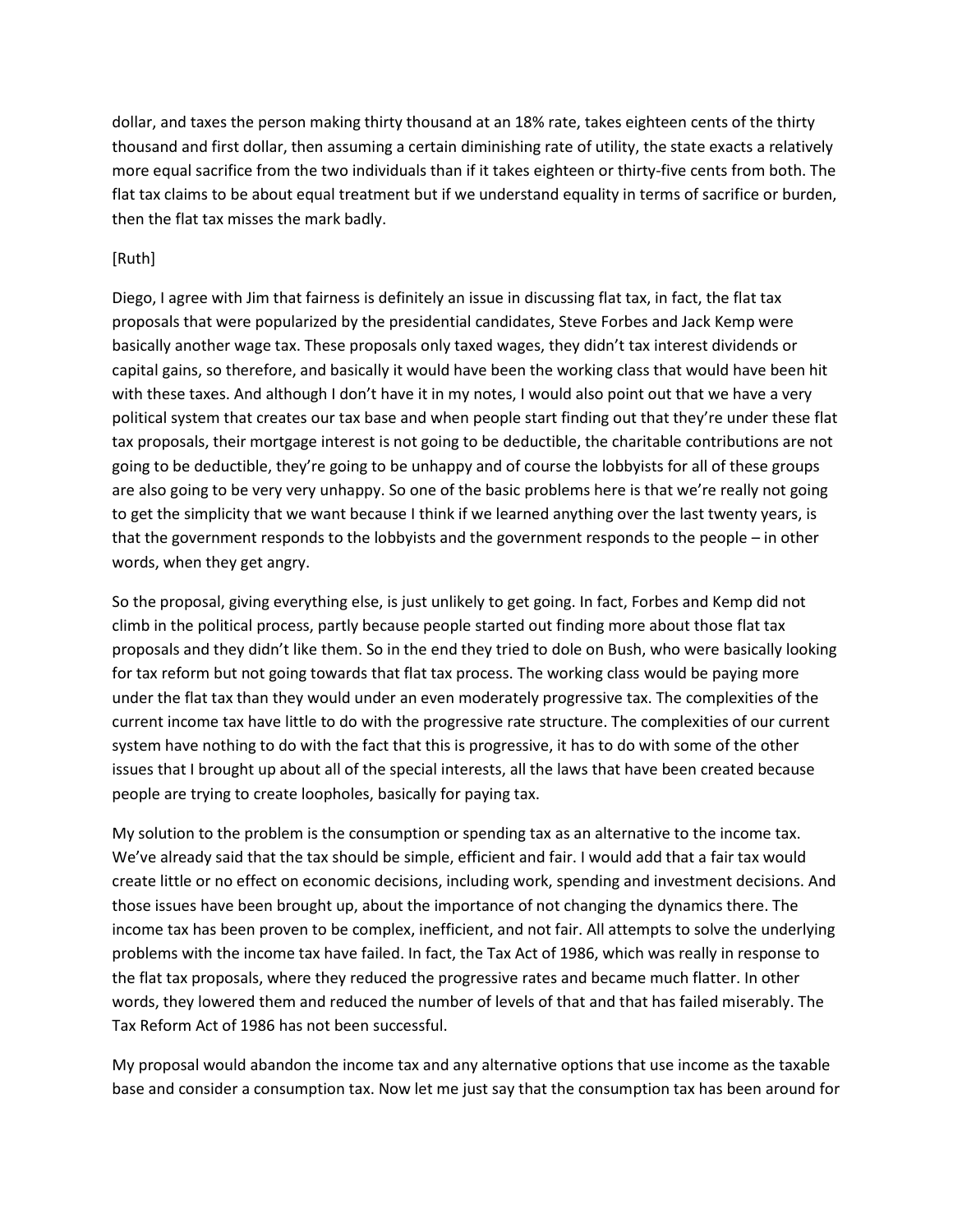a long time, or the concept of a consumption tax has been around ever since it was first introduced in 1913. Of course at that time they were raising a lot less money so they chose to go with the income tax. Maybe when they chose they felt it would be easier at that time. Where in 1977, the Treasury Department did a comprehensive study and presented information on what a consumption tax would look like. And what I wanted to do now is kind of give you an idea of what this tax is and how it would work. And I will say that I got a lot of my information from this book called, *Fair Not Flat*, that was written by Edward McCaffrey, who is a Harvard law graduate and he works in a business school in southern California where he is a professor. I tried it and found it extremely readable, very interesting and I have been interested in the interest tax ever since I was in grad school and did a project on it, and I've found it to be very intriguing. A consumption tax has all sorts of names and all sorts of processes. It could be a national sales tax, it could be a value added tax, and if anyone has traveled, they have probably experienced the value added tax, and a personal expenditure tax, it can be any one of those three or a combination of those three.

The national retail sales tax in the VAT are similar in that they both tax money as it is spent. In fact we currently have a limited national sales tax, it's called the excise tax. So many of you might be familiar with at least the name of the excise tax. The excise tax targets products such as alcohol and tobacco. SO when the government is especially for obviously those two, they're trying to control the use of both alcohol and tobacco. And so the alcohol excise tax is one way doing that. And that would tie in with what we said: it changes behavior (laughter). If in fact, you hear more recently, especially with tobacco you hear some people say when they raise the price again, you know it just became too much. And that of course, the prices are going up more because of the taxes, not for any other reason.

The essential difference between the sales tax, the national sales tax and the VAT is the difference is when the tax is collected. The VAT is calculated and collected as the product is manufactured and produced. While a national sales tax is collected at the retail transaction. And again, what you would have experienced when you traveled is the VAT and that simply means every time when a product is in the production stage and value is added to that product, a tax is assessed on the additional value. Of course the way that countries have worked this, if you travel to a country and spend enough, then you can get a refund of that value added tax because that tax is intended for the citizens of a country, not for the visitors to that country. So they also have it set up as if those countries export the products say to the United States, the importers do not pay that value added tax, it is a national tax. Of course in Europe, the problem is now with the European Union, if you're a member of the European Union, you pay the tax regardless.

Although the national sales tax and the VAT would be efficient to administer, these taxes are inherently aggressive. Lower income families require to pay a larger percentage of their income in taxes because they spend a larger part of their income on necessities. Giving a specified rebate for a portion of the tax to all taxpayers or giving the rebate to the lowest wage earners could minimize this problem. Other problems with these taxes include the potential for black-market activity, the temptation to exempt many items consid the necessities of life, and the difficulty of including personal services that make up a large share of the national economy. The more items that are excluded from the tax, the higher the tax must be on the remaining items in order to collect the required revenue. And then we get back to what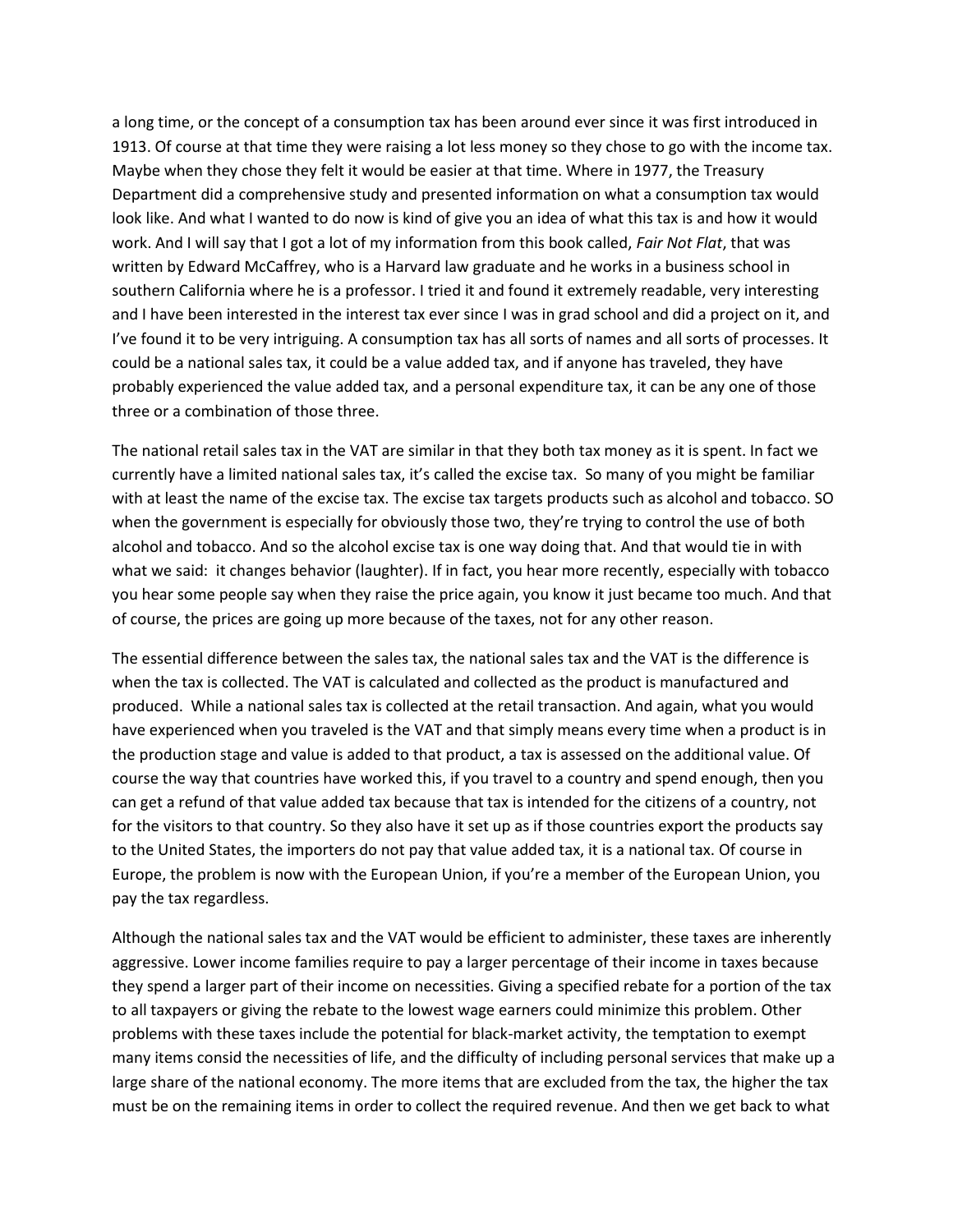Diego was talking about, is it has an effect on decisions, and the fact that there would be some products that perhaps would have to be taxed so high that they might actually no longer be available because the manufacturers couldn't continue to produce them.

Virtually every country that has tried a national sales tax is reverted to the VAT. So of the two, the VAT does seem to be a more reasonable or the countries have found it easier to, I think, probably administrate than the national sales tax. We should know, however, that although many countries have implemented the VAT, in all cases the tax is a supplement to and not a replacement for the income tax. So when we hear them talking about the VAT, don't assume that that means they're going to eliminate the income tax because it just hasn't happened, they have not been able, obviously, to replace everything with that VAT.

In the most basic form, and now we want to get to what I really like, which is the consumption tax/the spending tax, the personal expenditure tax imposes a tax on all expenditures. Using the basic definition of income first proposed by Robert Haig-Simons, we arrive at, basically I've changed their equation a little bit, consumption equals income minus savings. So basically if you think of income, your basic cash inflow, you have inflow from your wages, you have income from savings, you have income from dividends, you have income from assets, gains that have from assets that have been sold – that's you cash inflow. Obviously a lot of people when they have cash inflow, they immediately put it back. A lot of people will sell one investment and purchase another investment. So the consumption, which you're looking at is basically the net difference. What kind of cash flow have you gotten in and how have your, basically, investments changed? If you've gotten income and you've reinvested it, then you haven't consumed it, so then it wouldn't be taxed. So you're only going to tax income as you consume it, as you spend it. The consumption is not investment. Consumption is purchasing personal services, purchasing assets, etc. I'm not going to go into all of the complexities, but it is actually very easy. The beauty of this is that one of the most complicated areas of our tax system, the area that has been changed the most over the years is capital gains, the problem with capital gains. They tried to solve it by reducing the rates, and if you ever look at how those rates have gone up and down over the last four years, it's just absolutely incredible to solve that problem.

Here you don't have the problem. If you sell an asset for \$10,000, even if you had an \$8,000 gain, if you reinvest that \$10,000 in another asset, there is no tax because there has been no consumption. So, it just basically eliminates it. If you sell that \$10,000 because you want to take that asset for \$10,000, because you want to take a cruise around the world, you consumed it and at that time it would become taxable. You have those choices to make with the consumption tax.

Although many variations of a personal expenditure tax have been put forward, any viable proposal must address the major problems with the current income tax. The income tax in its current form is essentially a wage tax, and let me explain more why I say that. It is because wealthy individuals have been able to structure cash flow in such a way that can be totally tax-free. The individual who works hard and receives a W-2 cannot avoid the tax on earnings. That W-2 statement goes to the government goes on your tax return, and your ability to control that is very difficult once it gets on your tax returned. In other words your method of hiding it is just not there (laughter). The tax system taxes on income and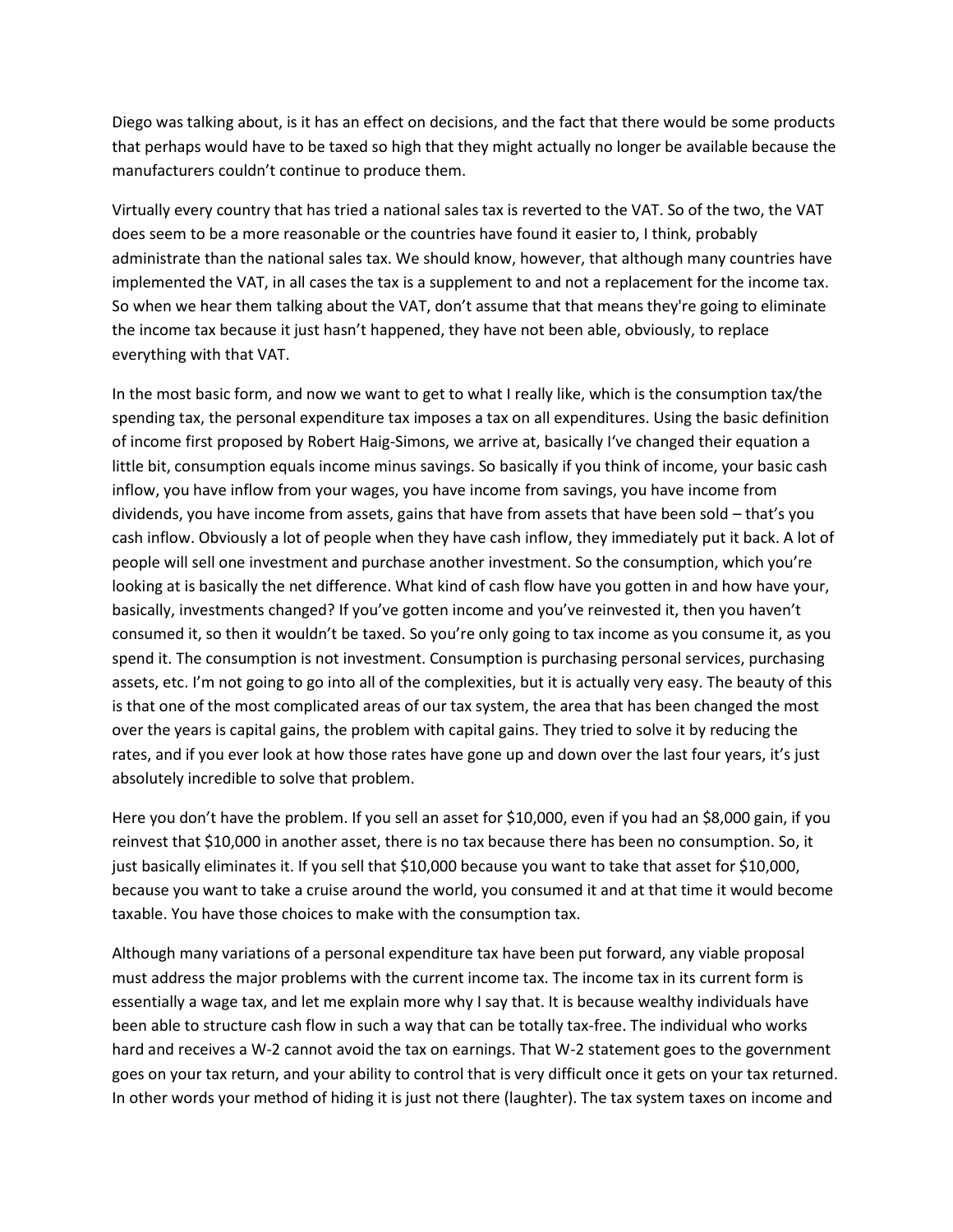savings, interest and dividends, but does not tax unrealized growth on investments, and that's the trick here is for the wealthy individuals. Wealthy individuals are in a superior position to take advantage of the situation. The way McCaffery explains it, if you have enough money and you have that with investments, what can be done is you basically borrow on your investments. You borrow on your investments, borrowed money is not taxed, you can live quite a luxurious life, and I'm not going to get into the details, the money that remains in your investment grows and theoretically it can grow as fast as the cost of the money that you borrowed, and hopefully it grows at a rate faster than the money you borrowed, so your wealth is increasing and at the same time, you're living basically tax-free. I don't know if anyone in the room is in this position (laughter), I doubt if there are any, it's a very small percentage but most of us could never attain that position, that we would be able to do that.

However, when appreciated investments are sold, there are tax consequences, this situation negatively affects investment decisions. Another major problem is the borrowed fund is not taxed, this is what I explained before. This enables wealthy individuals to live off of borrowed funds, while keeping their investments in tact. A personal expenditure tax can address all these problems. Using a model that I found in the back that I showed before, it's called, the "Progressive Spending Tax", and can not only replace the income tax, but the gift in the state tax that Jim is going to talk about, and it can do so in a fair and equitable way. Cash flow is the essential feature, and as I said before, you add up all of your cash inflow, which would be wages, loans, savings and investments, and reduce this by any monies that have been put back into savings and investments. The difference represents the individual's consumption for the period, interest in dividends would be included, would not be included unless they were withdrawn, in other words, if they were allowed to accrue in the accounts, they wouldn't be taxed.

The proceeds from sales of investments were reinvested; they would not be considered consumption. Thus, the entire issue of capital gains would be eliminated, also preference for particular types of savings, such as IRAs and medical savings accounts, are no longer necessary because all savings are automatically exempt. So basically, you have an infinite IRA out there, you can put anything you want and as much as you want into an IRA and it will not be taxed until you consume it. The taxable consumption computed above can then be reduced by any deductions that are determined to be fair, such as medical expenses, charitable contributions, and homeworker's interest. So, you can put back in there, in other words, if you consume for those items, you could also exempt those from the consumption tax. Progressive rates can then be applied to the resulting, yet taxable consumption. With this approach we can eliminate all the tax rules pertaining to pension plans, capital gains, tax-free municipals, etc. There would be an added incentive to save, in order to differ the tax. According to McCaffery, dead people do not spend so there should not be an estate tax (brief laughter). As for gifts, no tax consequences to the donor, and the donee would only pay the state tax when the gift was consumed, and these would be gifts of cash actually. If the donor purchased something of value, a gift for someone, then that wasn't in cash or investments, then that would be considered consumption because I guess then we get into the pleasure derived from giving the gift.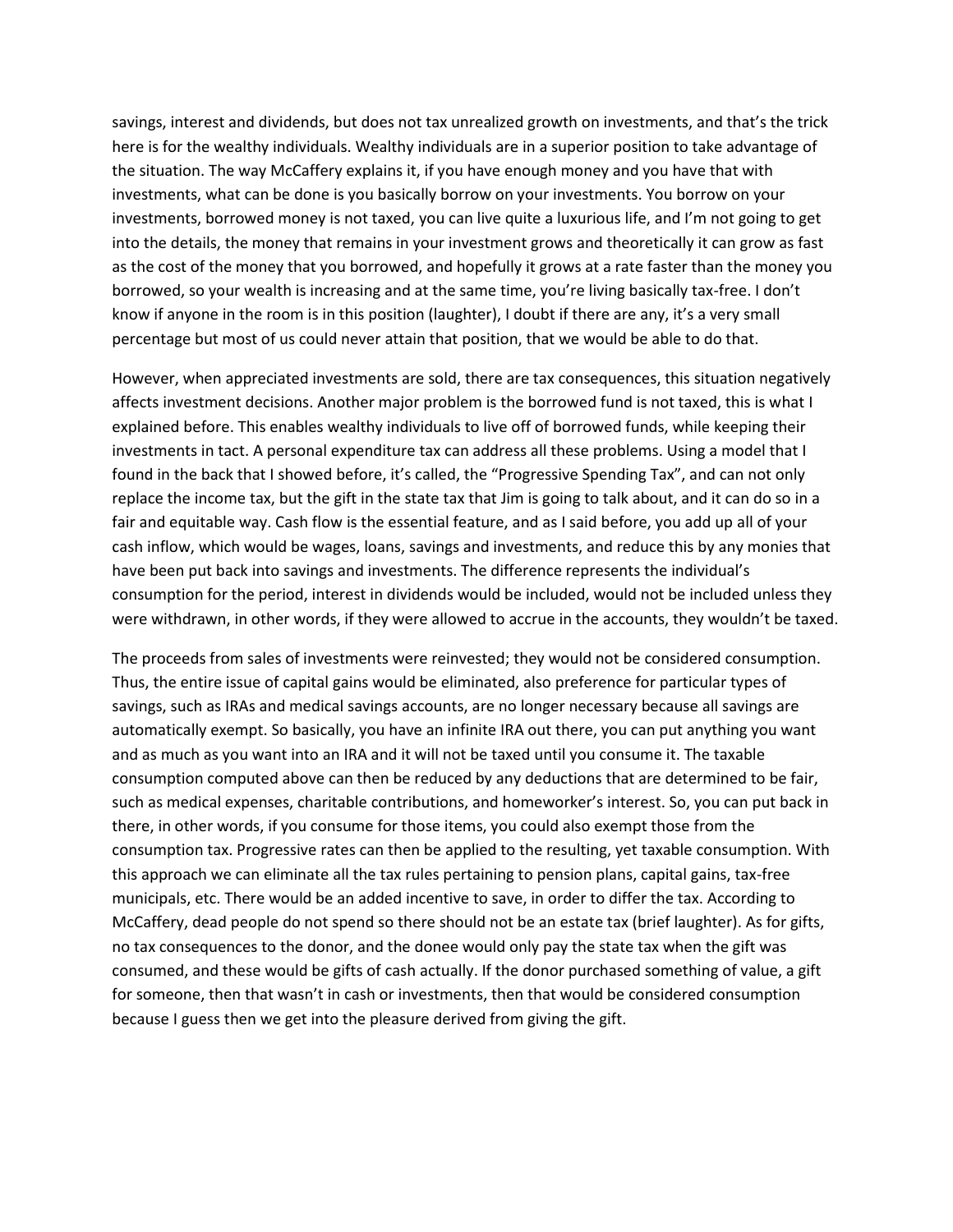#### [Diego]

My objections to refunds are basically on the grounds of practicality. I'm originally from Spain. Spain has a VAT tax, one of my brothers, a lawyer, that actually makes a lot of living helping people how to pay the VAT tax because it's a fairly complicated tax to clear. I appreciate the VAT because I can get my shoes when I get back to Spain for Christmas, I can buy shoes and get the tax back when I leave the country (laughter). In May term I was teaching a course on European Economic Integration and we were talking about how the VAT in the European Union might go from something like 15% in a country like Portugal to 25% in central Europe and northern Europe. So the range of tax rates that would be necessary under the VAT tax to collect any amount of meaningful revenue are all over the place. So 7.5% seems steep, 17% or 24% is automatic. A similar practicality argument can be levied against the consumption tax. If we're going to be exempting certain types of consumption, if people are going to need to plan ahead for the tax that they're going to be paying based on their future consumption, we have to question how practical, how realistic it is for people to be able to have that long term horizon view of their life, and plan that consumption taxation accordingly. I don't think I would be able to do it, but maybe I need some training (laughter).

Practicality is also an important similar deficiency, it's also important to figure out what kind of taxes we should use, the kind of taxes we should have. The issue of practicality is also critical. I'm going to be quoting Harvey Rosen's textbook, *Public Finance*, for all my figures here and I will let you know that administering the income tax in the United States is a fairly cheap proposition. It estimates a range from 39 cents cost for every \$100 collected in personal income tax, it seems to be quite a bargain. Nonetheless, there are a number of costs that are not capturing that 39 cents per \$100, those are the administering costs for the IRS. Some of us have to hire accountants in the past to look at our tax, some of us have to hire lawyers to organize our stakes, and we also throw in the number of hours it takes to figure out how to pay the taxes after liquid taxes. In 2000, the estimate is that the U.S. economy spent \$115 billion on paying taxes, not on the cost of taxes, but on the cost of liquidating, figuring how to pay taxes, and actually turning the tax declarations in.

There's no doubt that the choice of tax that we're discussing here needs to be taken into consideration how practical it is here. A dramatic example of a completely impractical of tax will be, what was called, the federal Luxury Tax on new jewelry, that was enacted in 1990. The tax applied only too to the portion of the price that exceed \$10,000 and only two items worn for adornment were subject to the tax. So we're trying to tax luxury that is used in a very particular way. Sounds like a very nice idea, but absolutely impractical. I'm going to quote an article by Scott Smellow (?) to give you an idea on how this didn't work out, "Under this tax, loose gems and repairs are taxed. Market value, after a major modification, is." So, you buy the gems on its own- no tax. If you repair something that you own, then you tax. Thus, you may be taxed if you have gems from your grandma's brooch putting in a new setting. But, you won't if you replace a \$30,000 diamond lost for a ring - that's a repair (laughter). The cost of internal governal service of collecting the luxury good taxed and figuring out was it a repair, if it was purchase was so great and exceeded the revenue so largely collected from this tax, that the tax was repealed in 1993. So this experiment only lasted for three years.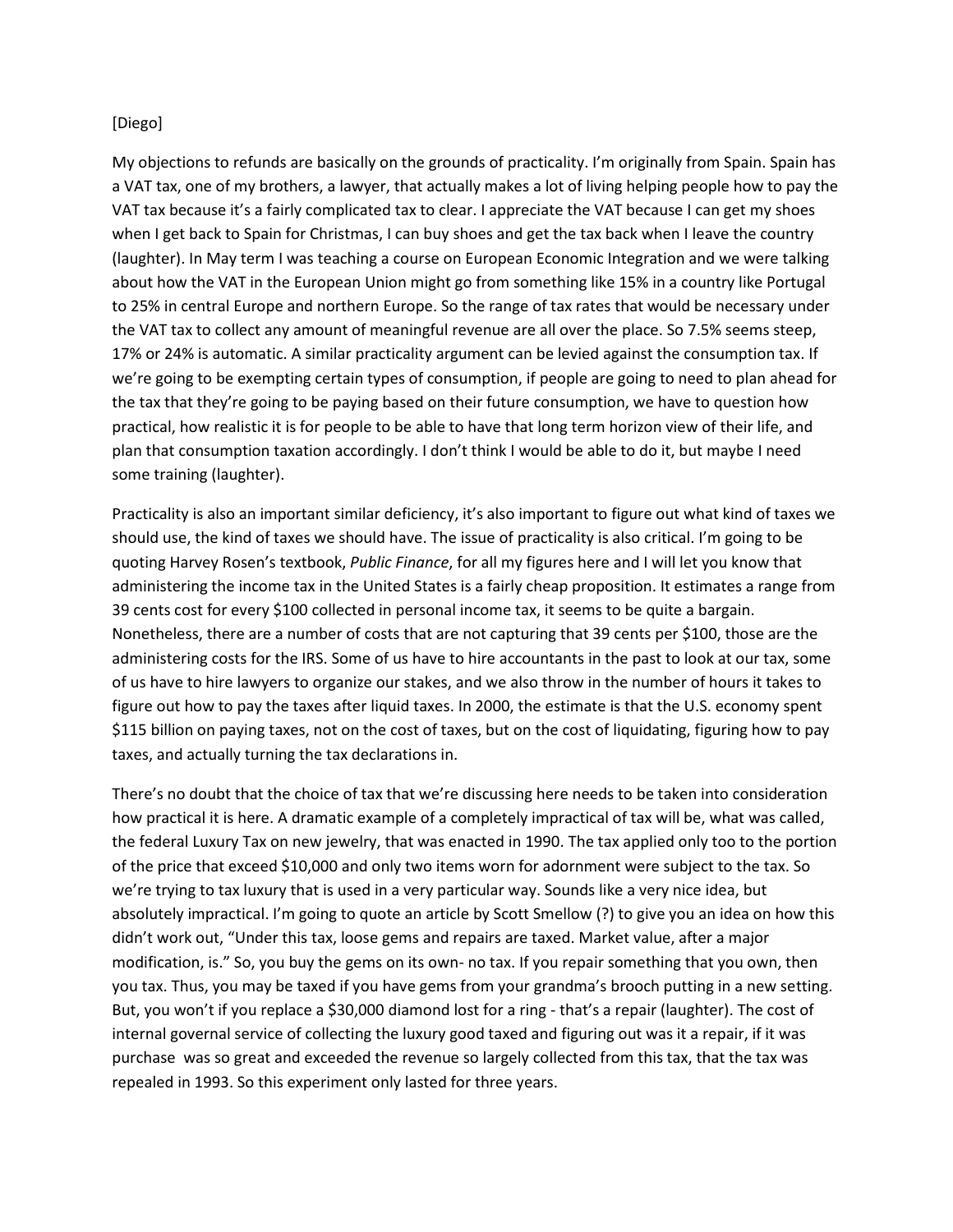Obviously no tax system is going to be costless to administer. As with everything else the trick is to find the best trade-off. In the case of the consumption tax, the trade-off is between the lower excess burden, but the increase administrative cost.

### [Jim]

Okay, I'm giving the rejoinder on behalf of that. I think the consumption tax that Nathan leaves out is very intriguing. And from a fairness perspective, it's simply wrong to penalize people as individuals for savings, and from a society-wide perspective, we want people to invest. So, I think what's especially attractive about the consumption tax is the fact that it gives incentives to the wealthy to reinvest their money and not to engage in a sort of conspicuous consumption.

This takes us then to the taxation of wealth or the estate tax. I think there is a problem of the wealthy avoiding W-2's. I think the estimate is as many as 5,000 some families in America pay no tax precisely by avoiding the W-2, the way Nathan is talking about, so this is an issue. What is the estate tax? It is a tax on the current market value of all the assets in a dead person's estate, minus their debts, gifts, and bequests. This is also why it's called the "death tax". The death tax in America dates back to the 18th century. People generally associate the impulse to tax wealth based on the populous, and of course they were responsible for the 16th Amendment in 1913, which allowed the federal government to tax income. But in fact, the death tax was first raised by the Federalists during a threat of war with the British in 1797 and it was used again in the Civil War and the Spanish-American War. So I think we should call it the "war tax", is what it really is associated with.

In 2003, again as I mentioned, 1% of the total revenue of the government is raised by the state tax but also only 1% of the estates actually pay the tax. The ceiling has been gradually rising, as you perhaps know, on the estates that don't have to pay and now it's currently estates below \$1.5 million dollars don't have to pay the tax.

In 2002, the Economic Growth and Tax Relief Reconciliation Act passed, I don't know if you remember that, but that's been gradually raising the level at which estates have to pay the tax and eventually the level disappears in 2010. So this is basically why it's scheduled to reappear in 2011, that's why the House voted last spring to repeal it forever. Right now, obviously, with Hurricane Katrina, the Senate is trying to figure out what they ought to do and it looks like the estate tax, may in fact, might not be repealed. I compare here to Dracula and so it looks like it's going to reappear and I want to make the case on why it should appear. I think we need to make a basic distinction between taxing inheritance and wealth, and taxing income. If we have any social contract in the society, it's the belief that as individuals, we are producers and we have the right to the income that we earn by the sweat of our brow. But that's not true for inheritance. Inheritance is separate in that regard.

I say those who inherit lack this proprietary claim to wealth and those who claim large sums of wealth, threaten to undermine the implicit ethical presupposition in the labor theory, the labor theory that you get to keep what you earn, which is inequality is acceptable in our democratic society in so far it is based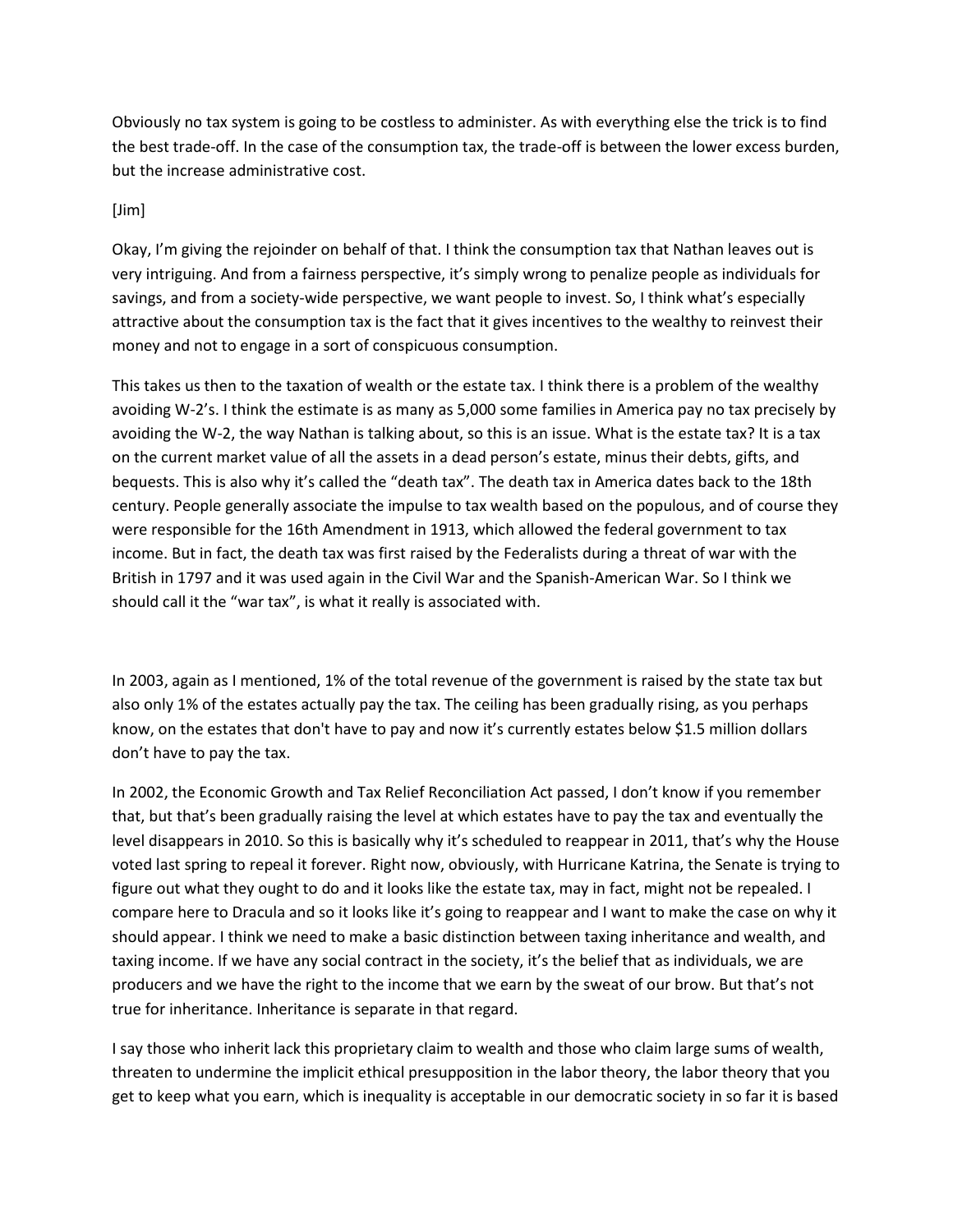on different levels of individual effort, so it's okay to have inequality, as long as it reflects the people actually doing work. Individuals whose wealth is tied not to labor but to trust funds that were perhaps set up by their parents or grandparents contribute to bad inequality. There's good inequality based on effort and bad inequality based on inheritance. And so that's my brief claim against the estate tax.

#### [Ruth]

Many people think the estate tax is necessary because of the unfairness and inconsistency of the income tax. So in other words I think the way other people look at it is these people are able to accumulate all this wealth because of the problems with income tax and we're finally going to get them when they die (laughter). We're finally going to, kind of, even out the playing field at death. I think that's one of the underlying, psychological things that we think about at this, the gift of the state tax.

The most common argument for the death tax is the rich investor who's been avoiding paying any tax or appreciate assets over his/her lifetime, should be taxed on these gains at death. Unfortunately, like our income tax, the estate tax has so many loopholes in it that it encourages the wealthy to avoid the tax by giving ultimately to their heirs, and again this is from McCaffrey, "the idea is to give early often in trust, if you do that, i you start giving away your estates early, or your potential estate early, often an in trust, the estate can be diminished by time of death that there is actually very little estate tax.

The result is we have an accumulation of second generation wealth, exactly what the estate tax was designed to prevent, and that's what Jim was talking about. If you look at the numbers, the concentration of wealth has gotten more, not less, since the estate tax has been put into place. So it actually hasn't done what it was set out to do, to solve that particular problem. According to McCaffrey, "the estate tax is a long term effect on the incentives to work and save." So again, it has problems that Diego talked about earlier with the income tax. Further, complicated transactions entered in to avoid the tax cost the government income revenue. If we have a fair and more consistent individual tax, this argument would be neutralized. The spending tax I described earlier is designed to replace both the income tax and the estate tax.

#### [Diego]

The same way we make an argument for a tax on personal income, we can also make an argument for taxing estates and gifts, and that's okay with me. My disagreement on this issue is with the fact that we don't' tax the receiver of the gift, we tax the giver of these gifts. After all, estates and gifts resend income to the receiver. So you have a personal income tax, why don't we include the personal income tax code, the income associated with the estates and gifts and this is what you pointed out before, the tax system is the result, is the child of the political system that we have. So a law in congress makes taxation of gifts and states a separate matter from the personal income tax. Of course if we start taxing the accumulation of wealth, when we're giving an incentive, is to the consumption wealth. So if we tax wealth, we're telling people that you should consume your wealth before you die. Is that really the message we want to send with the tax system? Probably not. But we'll leave that to congress (laughter). So to the extend of the state tax encourages rich people to spend more money when they're alive, the estate tax promotes inequality across the population. A different way of looking at the state tax would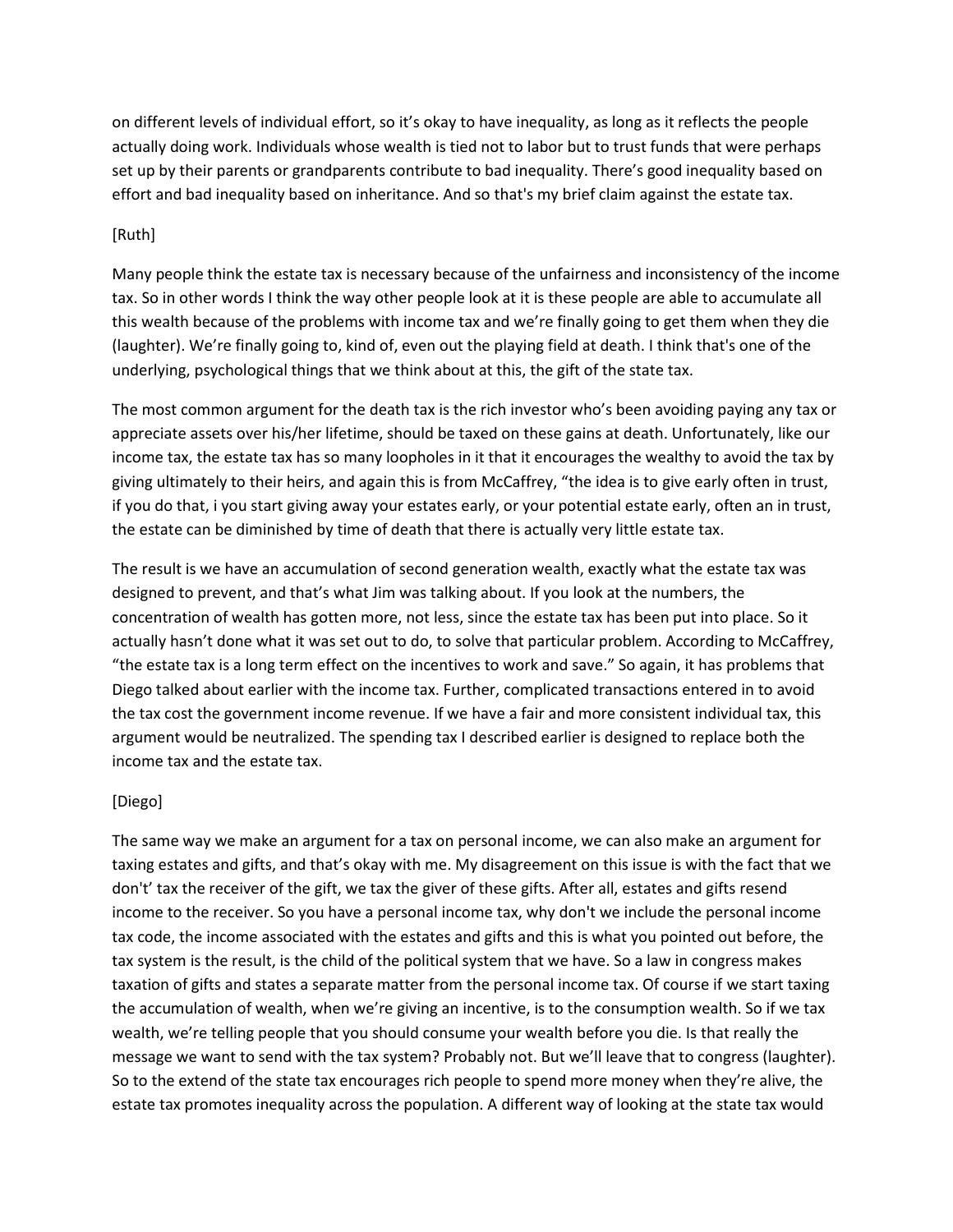be to transform it into an excision tax, meaning that you get tax when you receive a gift, not when you make a gift or when you pass down an estate. This has complications as usual with elements of practicality. Because these are sort of lumpy increases in your income, when your Aunt dies and you get the 1966 Chevy (laughter), and your income goes up because you sell it then you will be taxed a large amount of money, which doesn't seem very fair. So perhaps this excision tax will be spread out over a lifetime's worth of acquisitions of estates and gifts. Again, how do we average this out over a lifetime? It's an element of practicality. We can also include extensions. We can grade these excision taxes according to the income of the receiver of the gift and that would make the tax a little bit more progressive than what would be at this point make that a little bit more fair.

#### [Jim]

Okay, well we've jabbered on long enough at this early hour, and now we're very interested to receive any questions you may have and we'll do our best to answer.

#### [Interviewer]

Professors Friedburg, Mendez-Carbajo, and Simeone take questions from the audience. The first question is, "What are your views on the AMT, the alternative minimum tax?"

#### [Ruth]

My response to that would be the AMT is again a way of trying to fix an income tax system that's broken and because what they're trying to do is say that you can avoid it, using everything else you can't avoid it, but we'll put in this alternative minimum tax, The consumption tax, the way I view it, would have no need for an AMT. I mean, it would just eliminate that totally. And the AMT, I'll have to admit, is a nasty tax because it seems to crop up in the most bizarre situations, really catches people unaware, so I would say that's really one of the terrible things about our current income tax and that's the only reason why the AMT was put in was because of the problems we have with the income tax, and they've been trying to fix the income tax since 1913. So, I mean, this is not a new problem. So it really has been a problem, really almost from the beginning.

#### [Interviewer]

"How would the proposed consumption tax effect retirement pensions?"

### [Ruth]

I guess it would just follow. In other words, it is a progressive consumption tax, so people at the lower end would pay virtually no tax, so he puts in, this is simply put in for the sake of example. But perhaps a family of four would be exempt from any consumption tax on the first \$20,000 of consumption. Any then he goes between \$20,000 and \$80,000, any consumption they would be taxed at 10%, and that would be net consumption. Just like how we need to understand that income taxes on taxable income, you know, when you look at your gross income on page one, and then you look at your taxable income, for many of us that's a huge difference after we can eliminate basically the consumption on certain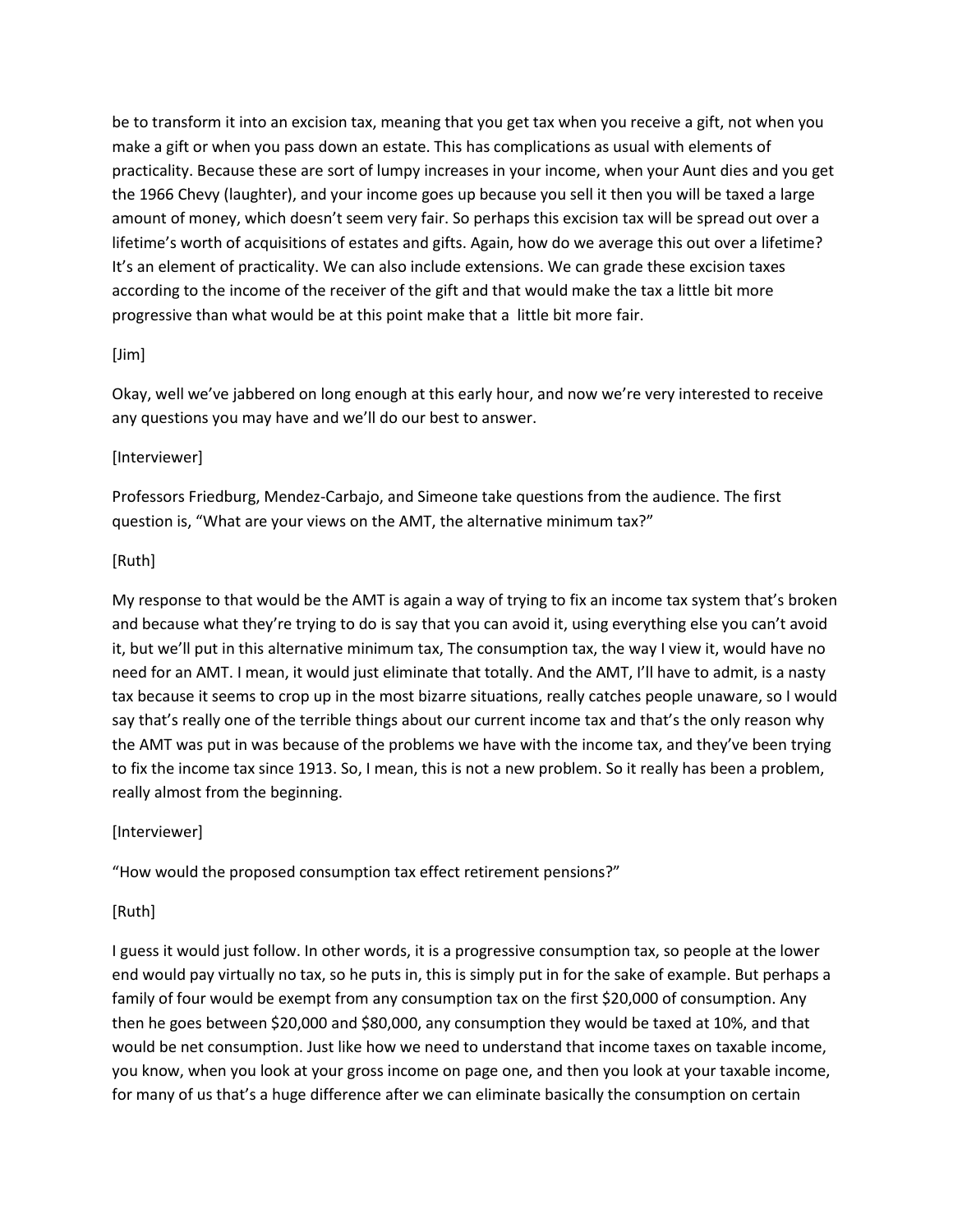items. And so he does have, that's where it's progressive. So, yes, if a person were have been saving a lot in pension income, as they consume it, they would be taxed on that. But the idea was that they would be able to save significantly more and have that savings grow. In other words, they keep trying to push that savings, that we can save tax-free, but you know let's say someone's in a 25% tax bracket, it's a lot better to save a dollar than it is to save 75 cents. I mean, the potential of growth is much greater. SO there would be a tax on pensions as it was consumed. Diego mentioned the problem with withholding, but frankly there's the same problem with our current income tax with withholding. It's that currently, people whose money is obtained other than a W-2, we all know if we work for someone, we can tell the employer we want so much withheld to cover. If we're working we have a similar ability to tell our employer to withhold and actually if we all look at our consumption habits, most of us have relatively consistent consumption habits. So, in fact, we can predict pretty well. And in fact under the current income tax, if someone sells an asset and has a \$50,000 gain, it is their obligation to make sure that they have enough taxes paid at the end of the year to cover that excess income and if someone want to consume on some significant item in a given year, it's their obligation to see to with it, those taxes have also been paid. So really, consumption habits are not that variable for people, that part isn't really a problem.

[Jim]

But he raises a good point. You can see the AARP can jump on this and call it an age tax or something and it seems to me that it wouldn't be any different than an income tax.

[Ruth]

Well pension is a tax though. But lets say that your pensions, as you withdraw them, especially if you have it annuitized, you don't spend it all, you put it back in, you're not taxed on it.

[Interviewer]

How would the contemplated consumption tax affect state taxation?

[Ruth]

Well every state is different, so there are several states with progressive taxes and Illinois happenes to be flat taxed.

### [Jim]

It's one of the issues with the consumption tax that if you get rid of the federal income tax, the states will have to refigure their entire system.

[Interviewer]

Don't value added taxes generate enormous amounts of paperwork?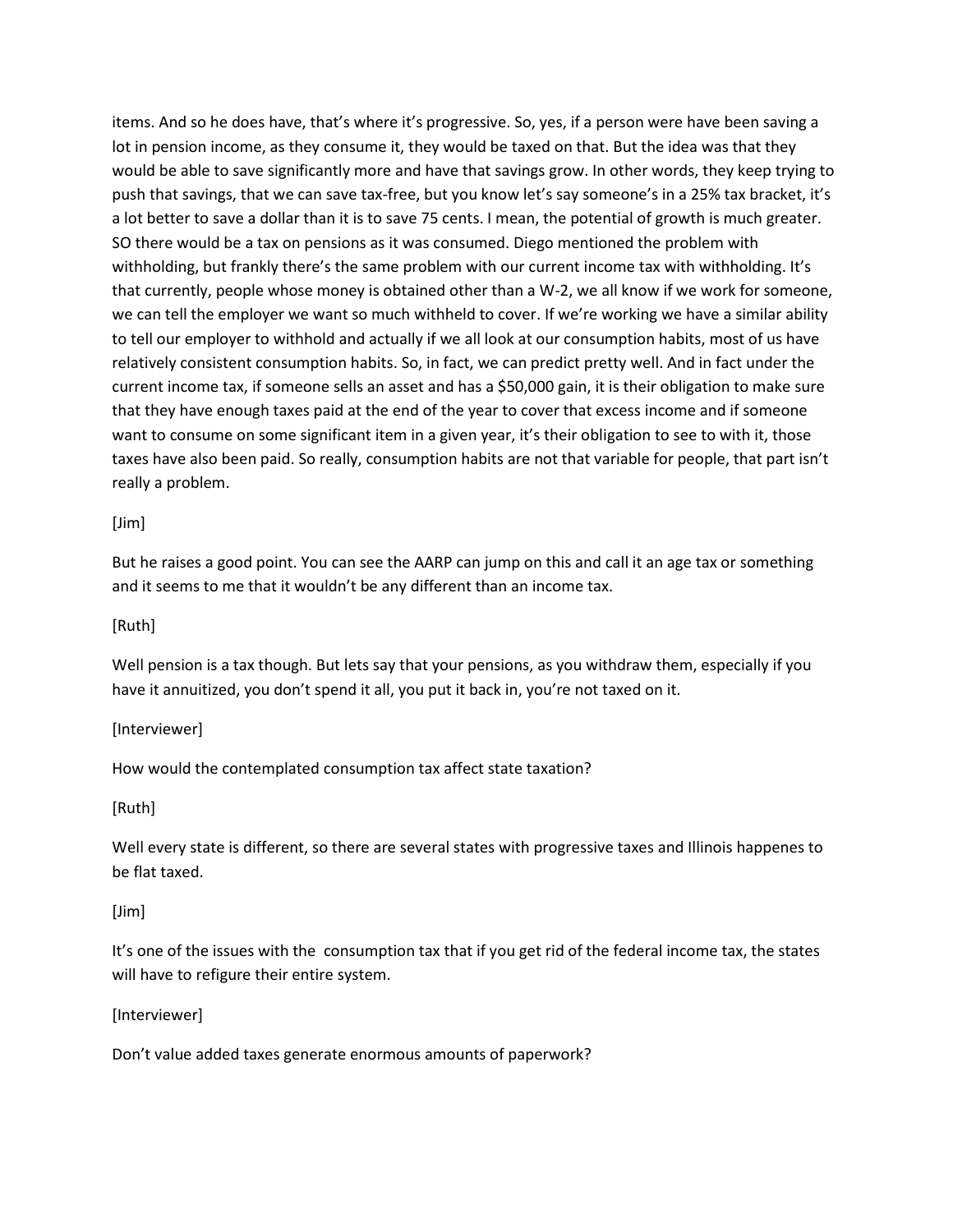## [Diego]

Yeah the pile of paperwork that will be generated will be such a scheme. It will make it absolutely impractical and they will generate precisely that, an underground economy where it will start to trade services for services, goods for goods, or being paid under the table.

[Jim]

And that's why she was distinguishing between a VAT or a sales tax and the consumption tax.

[Ruth]

Right. I mean the interesting thing is that if you look at the total tax obligations of no income tax states, very often they're higher than the total tax obligations of a state with an income tax. So it's kind of a misnomer when states, it's true when they have no income tax, obviously states have to raise money they have obligations and so one way or the other you usually are going to pay something in those states.

## [Diego]

The way I see taxes is as a monster on two legs: the one is politics and the other one is economics. If you take one out it's just limping around.

[Interviewer]

To watch extent is a consumption tax or any other tax to reform practical realities?

[Diego]

It takes longer to figure out the politics aren't working out. But we have to figure out both things.

[Jim]

One of the things we talked about as we were preparing for this was the miracle of the withholding tax from the perspective of the government and the fact that it's so practical because if the people don't have the money in the first place, then, as far as they're concerned, it's easier to tax that. It's when you have it and you have to give it up. Psychologists call it the "endowment effect", same amount of money you might want to give up, but if you have it first, you won't want to give that. And so that monster that you were talking about is enabled more by the withholding tax, which as Nathan pointed out is invented by Macy's, as a kind of Christmas club approach to try to save, take money out of your check and you can say that it was the Macy's people who really created that monster, not so much that 1913 income tax amendment.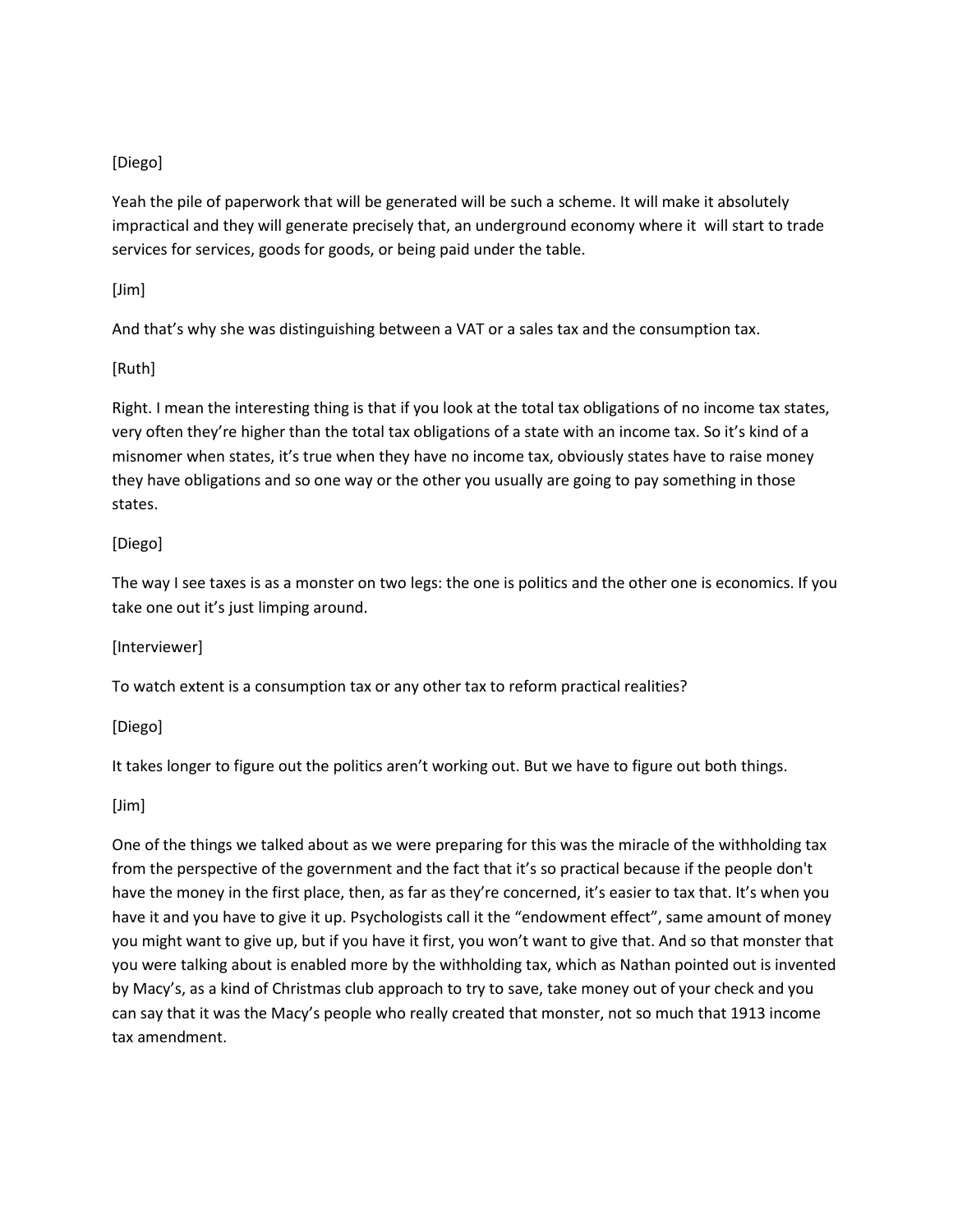### [Interviewer]

Regardless of which tax reform is introduced, won't it become less effective as people adjust to the rules?

## [Diego]

In all of these taxes in economics, it's called, "dynamic inconsistency". You design a tax system for a certain state of nature, you design a tax system that will work out in 2005. But five years from now, people have learned what are the loopholes, what are the lifestyles that would minimize your tax. So overtime, people evade the tax, overtime we tax out this tax and overtime the tax system that we created in 2005 will become completely useless. And the pays of reforms of the personal income tax, the managerial reforms, is not keeping up with the foolproof work studies, like patching a levi (laughter) Bad image (laughter). But you're trying to, like the VAT, the way to cheat on the VAT with all of these false invoices. So you set up a false corporation, and you start selling your bills to other people, so you can, at the end of the year, when you'll be creating your VAT, you're reporting, you're paying more VAT than you've received from other people. Therefore, at the end of the year you receive money from the government. So you can sit on that thing too. So none of these systems are going to be.

### [Jim]

It seems to be a paradox because on the one hand, if you follow Diego's logic, you should be changing the tax rules regularly to avoid this accommodation, if you will. But on the other hand, when you change the rules, you create distortion. And Diego was also telling us the adjustment costs money too. It strikes me that we're sort of between a rock and a hard place in that regard.

### [Diego]

The agenda and the opinion right now is to harmonize the fiscal policies. So if you get your income in Germany, you're legally entitled to move to Spain and spend your income there. But, you're going to be taxed differently because the personal income tax in Spain is different from the personal income tax in Germany. So now the struggle in the European Union is to have a harmonized tax system across the members of the European Union. But nonetheless, there is still Monaco. So if you don't like it then you just change your fiscal domicile to Monaco and then you're tax free. So there's always a loophole. How big, how obvious, that's the big question, but there's always a loophole.

### [Interviewer ]

What role might emerging technologies play in tax reform?

### [Diego]

Those efficiencies hiring in the processing of the tax, so technology is going to allow us to collect the tax much faster and cheaply. But in terms of the inefficiencies of the deadweight loss of the tax burden, those technologies aren't going to help us with that. So some of our discussion here is that the burden